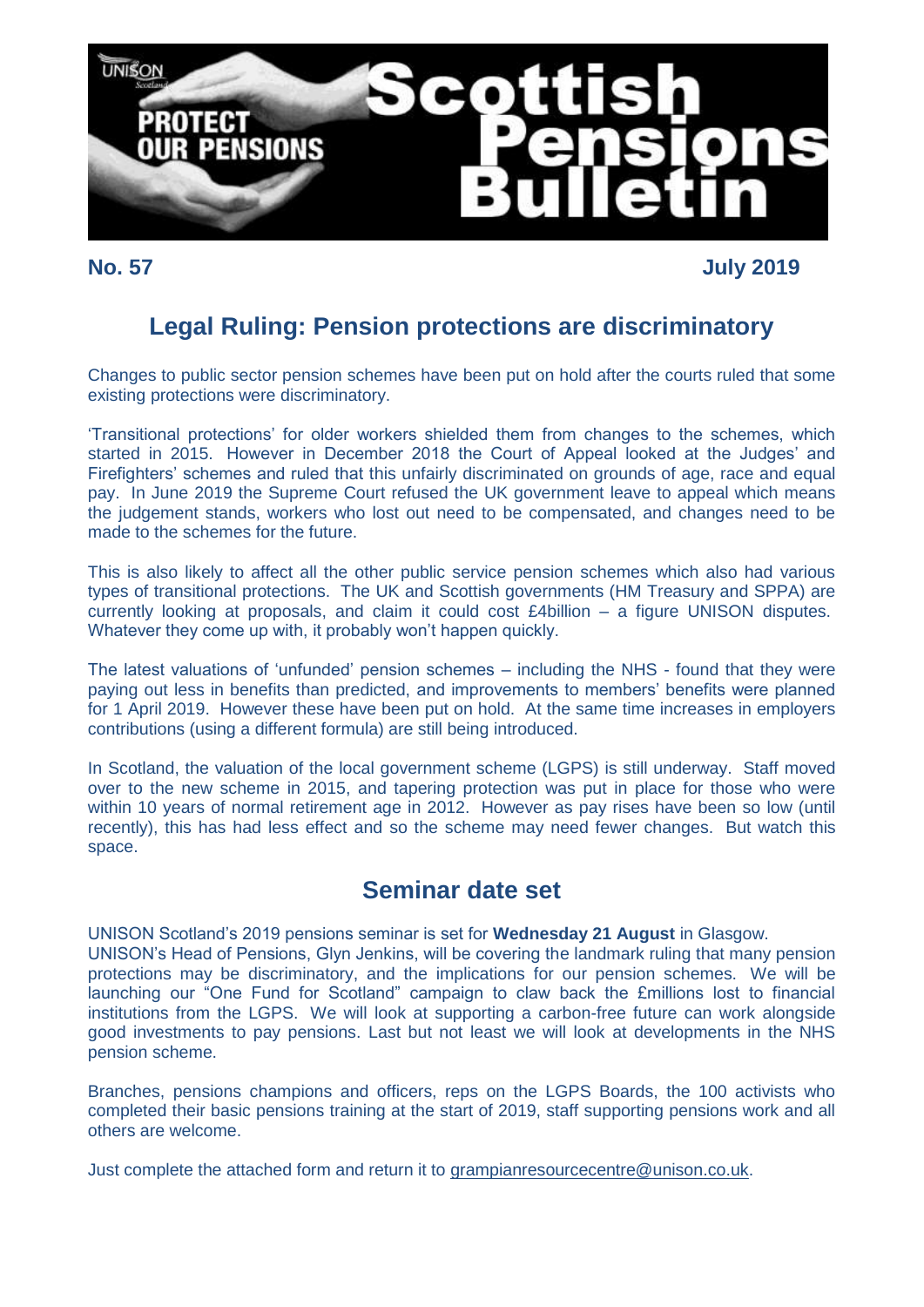### **One fund for Scotland, £100 million a year for services**

Money isn"t everything, but if there was a spare £100 million in Scotland every year, where should it go? An extra 2,700 nurses? Into local public services? Putting the brakes on austerity? Affordable housing for young workers? Or to financial managers in the City of London? Country estates in Surrey don't come cheap, but the chances are that your pension contributions are helping keep investment managers in champagne and caviar.

£100 million is being lost from Scotland"s Local Government Pensions Scheme (LGPS), every year. If the money wasn"t leaking out of the investments, it would mean employers would need to pay less in, leaving more for jobs and services. The LGPS is your money, your deferred wages. A quarter of a million workers are paying in. Council workers, utility workers, education workers, police workers, care workers. Employers pay in too. 1-in-5 Scots have a financial interest in the scheme. But big investment companies also have a "financial interest" in the scheme, and that is the problem.

The great pensions rip-off is not complicated. Investment companies charge higher fees for smaller investments than bigger ones. Unity is strength, but in Scotland the LGPS is split into 11 smaller funds which invest the money, to get income, to pay your pension. There is no good reason why there are 11 funds – it's just an accident of history. In global pension terms Scotland isn"t big, and split into 11 it starts to get very small, and the fees rise and rise.

It's not just that. Small pension funds can't afford to employ much in-house expertise, so they rely on the tender mercy of external consultants, and the competition watchdog has just released a damning report on how they operate. All-in-all, around £1 billion could be released over 10 years by having a single LGPS fund for Scotland.

What does this mean? Sharing the benefits evenly amongst councils, in the North East it could mean £3.13m a year for Aberdeen City, £4.3m for Aberdeenshire and £1.57m for Moray. That"s a lot of services not being cut. A lot of pupil support assistants, librarians, housing workers, support workers still in jobs.

UNISON"s campaign to take back control of the funds is common sense. But we need to overcome vested interests from the pensions elite, and so we need a grassroots movement for change to overcome this.

Briefings are going out to branches linked to the LGPS soon, and we want branches to invite someone to their branch committee meetings to help get the word out. The campaign launch will be at UNISON Scotland"s Pension seminar in the summer. Keep your eyes peeled and your purses ready!